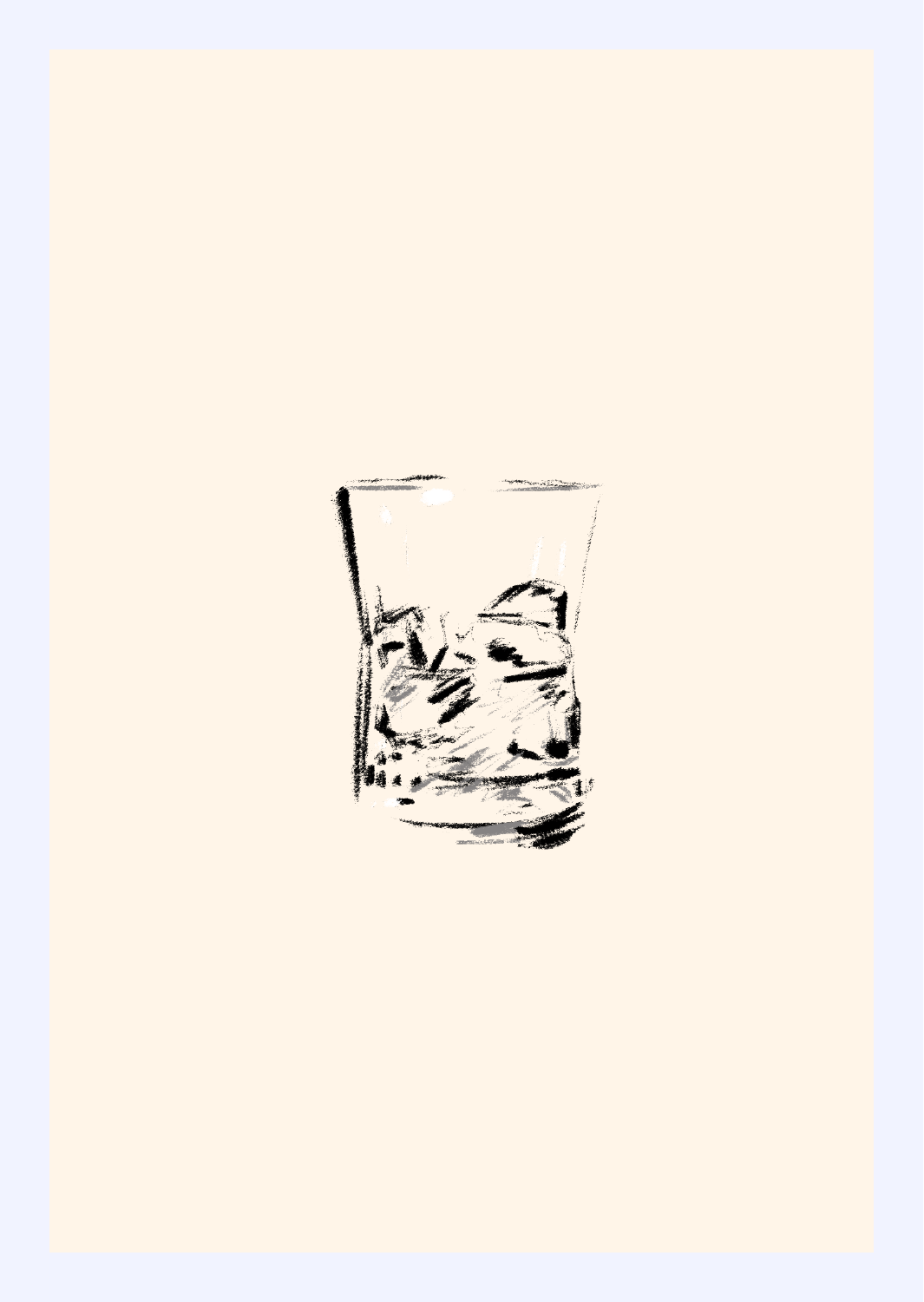**I wonder if I've heard this sound before.**

**A whistle of air**

**circling around the glass of water.**

**Its temperature slowly shifting**

**from cool to a warm match**

**with the rest of the room.**

**My heat touches the glass**

**and quickens the process.**

**The small sound of a losing battle.**

**I could sit in this space for ages,**

**I can hear more here.**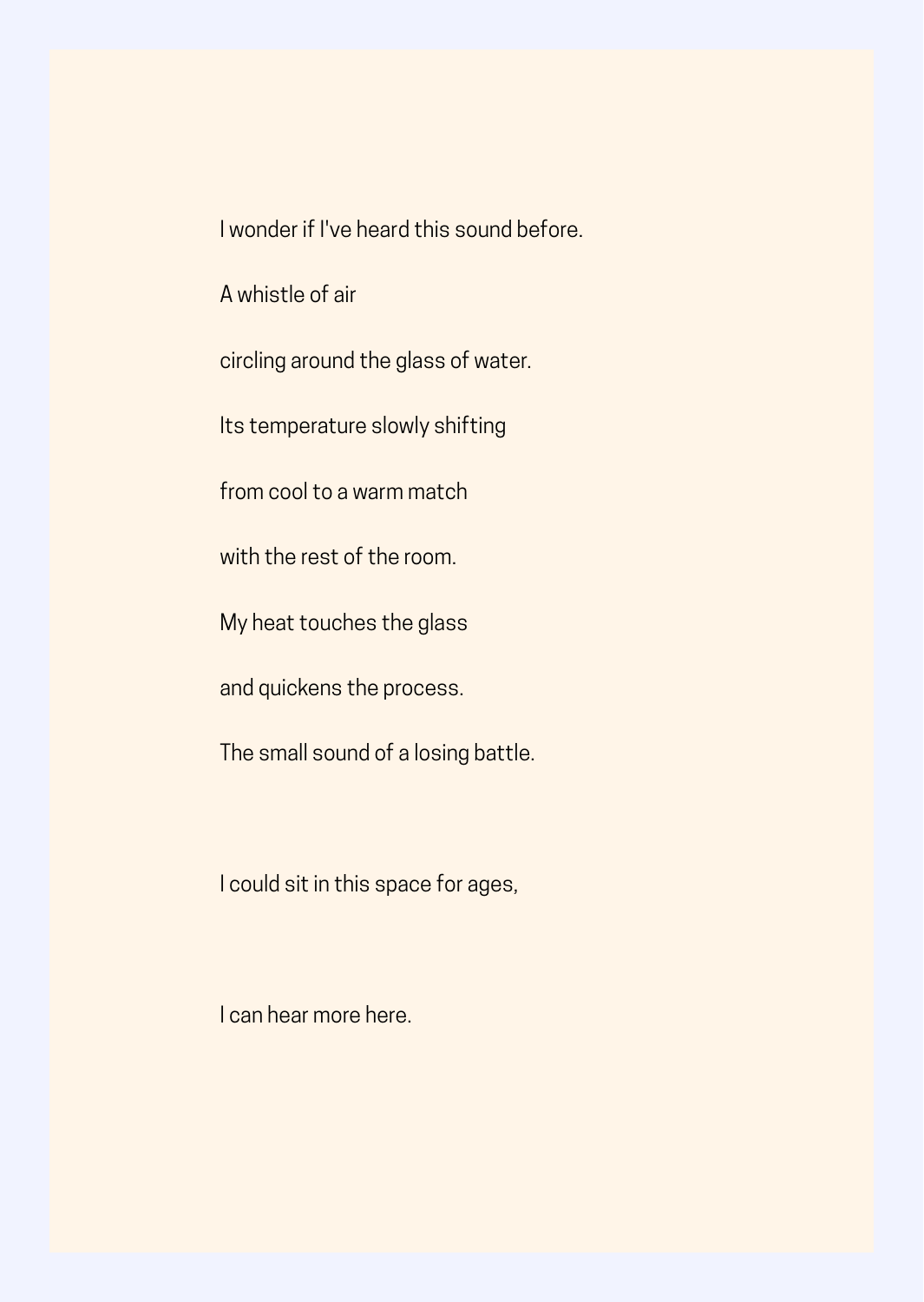**And only because the windows of the loft look out into the courtyard instead of the street, blocking the sound of the world.**

**The only other neighbors who use the yard are an old widowed man and a young woman who works for the city examining traffic routes and optimizing the time of stop lights.**

**I've never talked to her,**

**but I've heard her phone conversations**

**as she comes and goes.**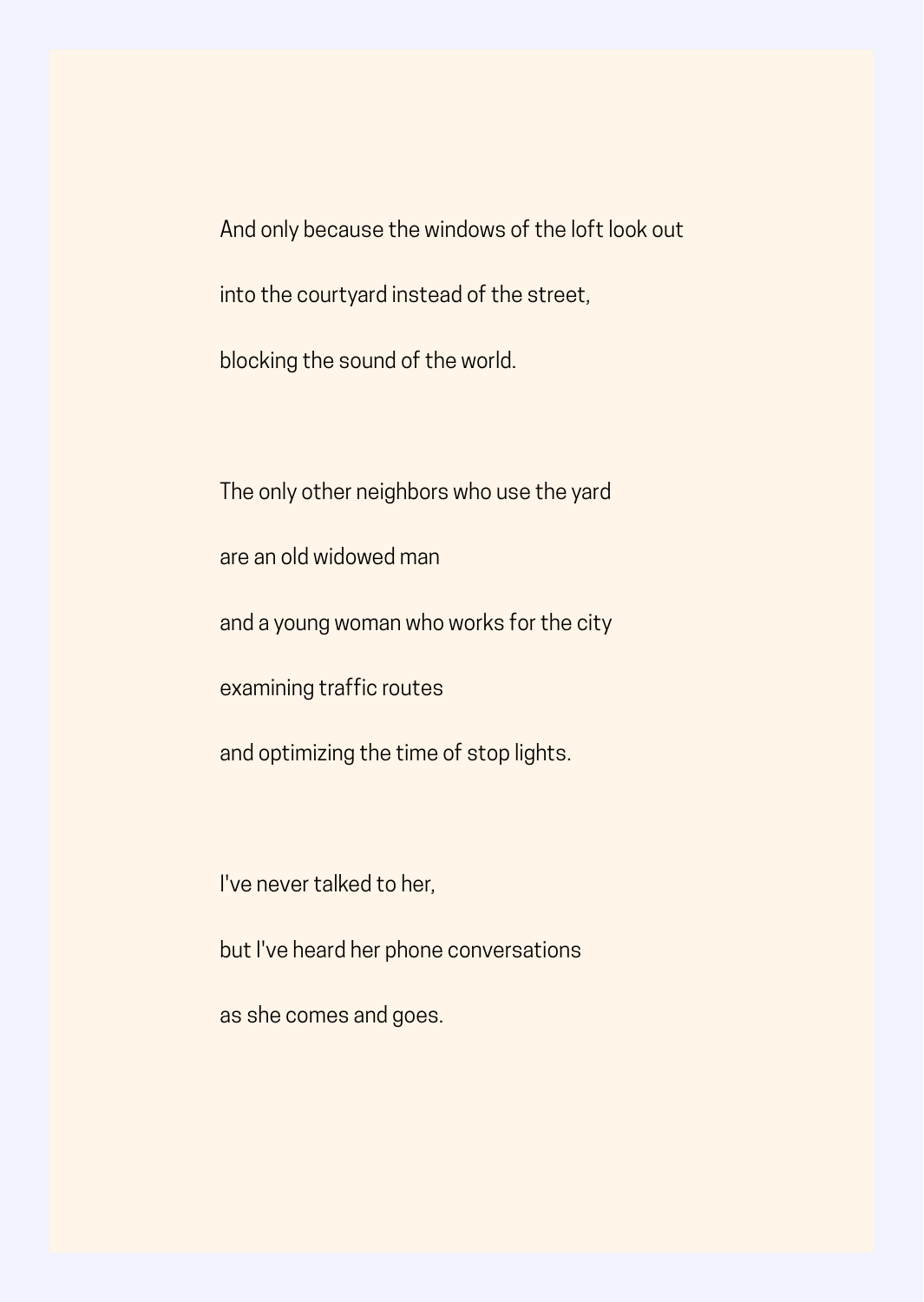**I'll miss this place when I have to leave.**

**I've written less then I've meant to,**

**but the quality is maybe there.**

**\*\*\*\***

*I think his name was Lowell,*

*but maybe I'm wrong,*

*we met three weeks out.*

*I don't honestly remember his name,*

*or even if he had one.*

*I noticed him glancing at me*

*when I went to pick up a coffee from around the*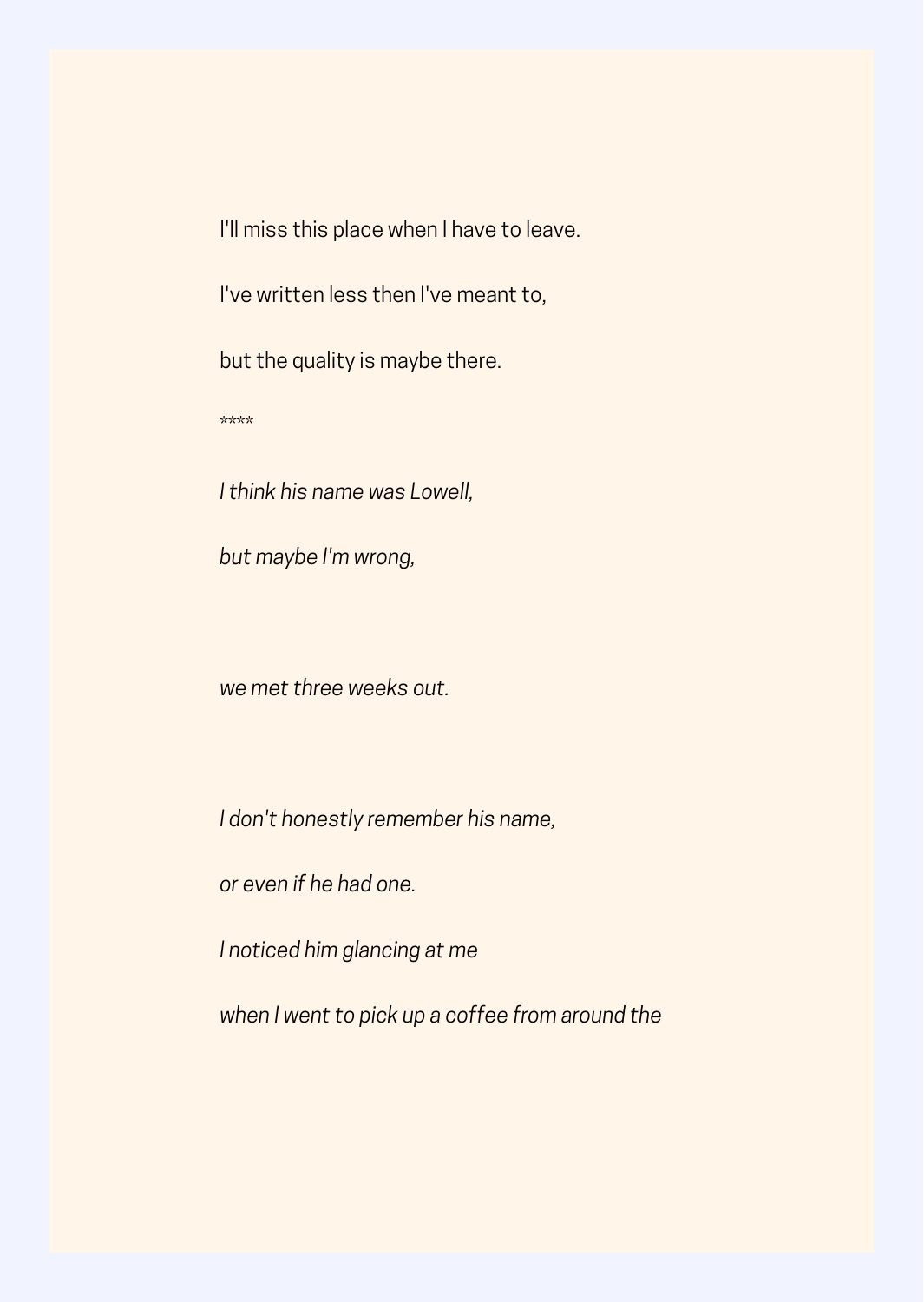*corner.*

*As beautiful as the apartment is,*

*I've never been able to sit in one location for so long.*

*We started talking about philosophy*

*or how the world would look if plumbing was never invented.*

*"What did you study in school?"*

*"I was afraid to commit. I settled on a major in lit,*

*it's the only one I had the credits to finish on time."*

*"Sounds interesting, any books you'd recommend?"*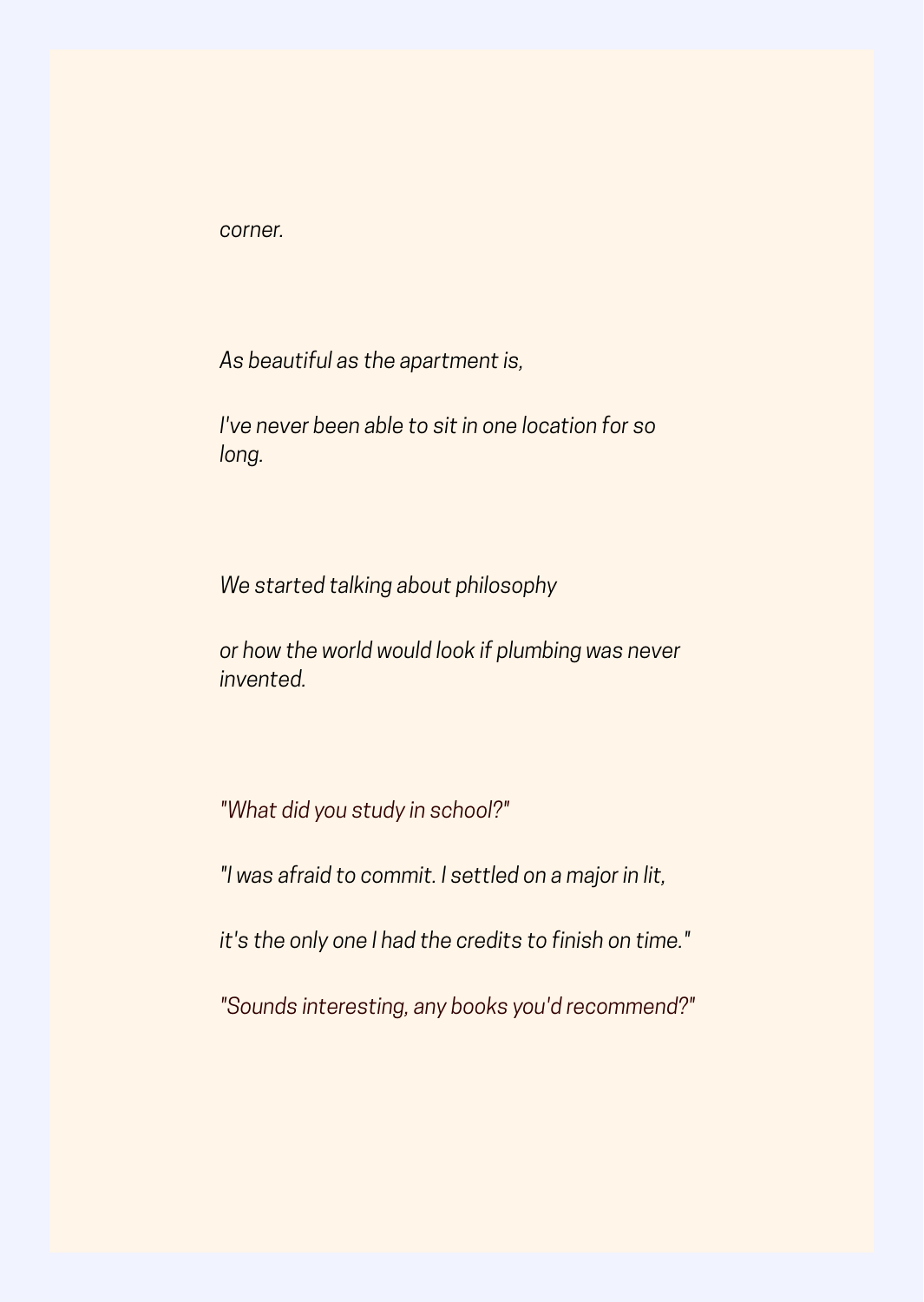*"I don't know, I hardly read anymore. I mostly write."*

*"Would you recommend reading that?"*

*"My writing?"*

*"Yeah."*

*"No, probably not."*

**\*\*\*\***

**Every time I adjust, the chair has an awful creak.**

**I wonder if the other chairs make the same sound.**

**I could maybe save myself from hearing it**

**if I just moved over to the next.**

**The problem is**

**the best view is right here.**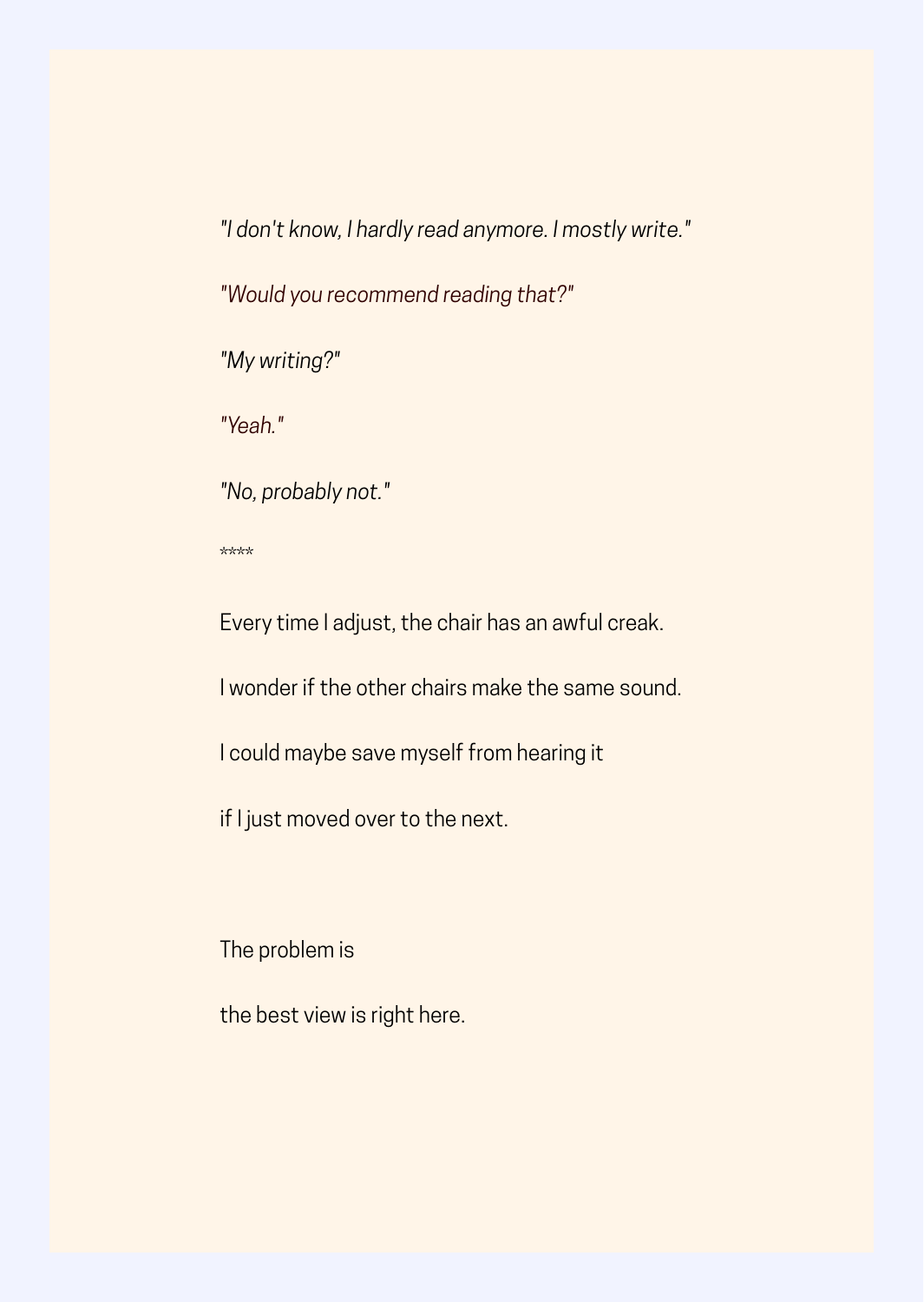**I'm to the side of the window.**

**I can glance out if I want to,**

**but I'm not looking directly enough**

**that anyone can see me.**

**She's home again.**

**On the phone talking about a new restaurant**

**she tried two nights ago.**

**Somehow she brings the conversation to the need for a highway**

**bridging the west end of town to the city center.**

**I don't know what it's like to be so interested in one subject.**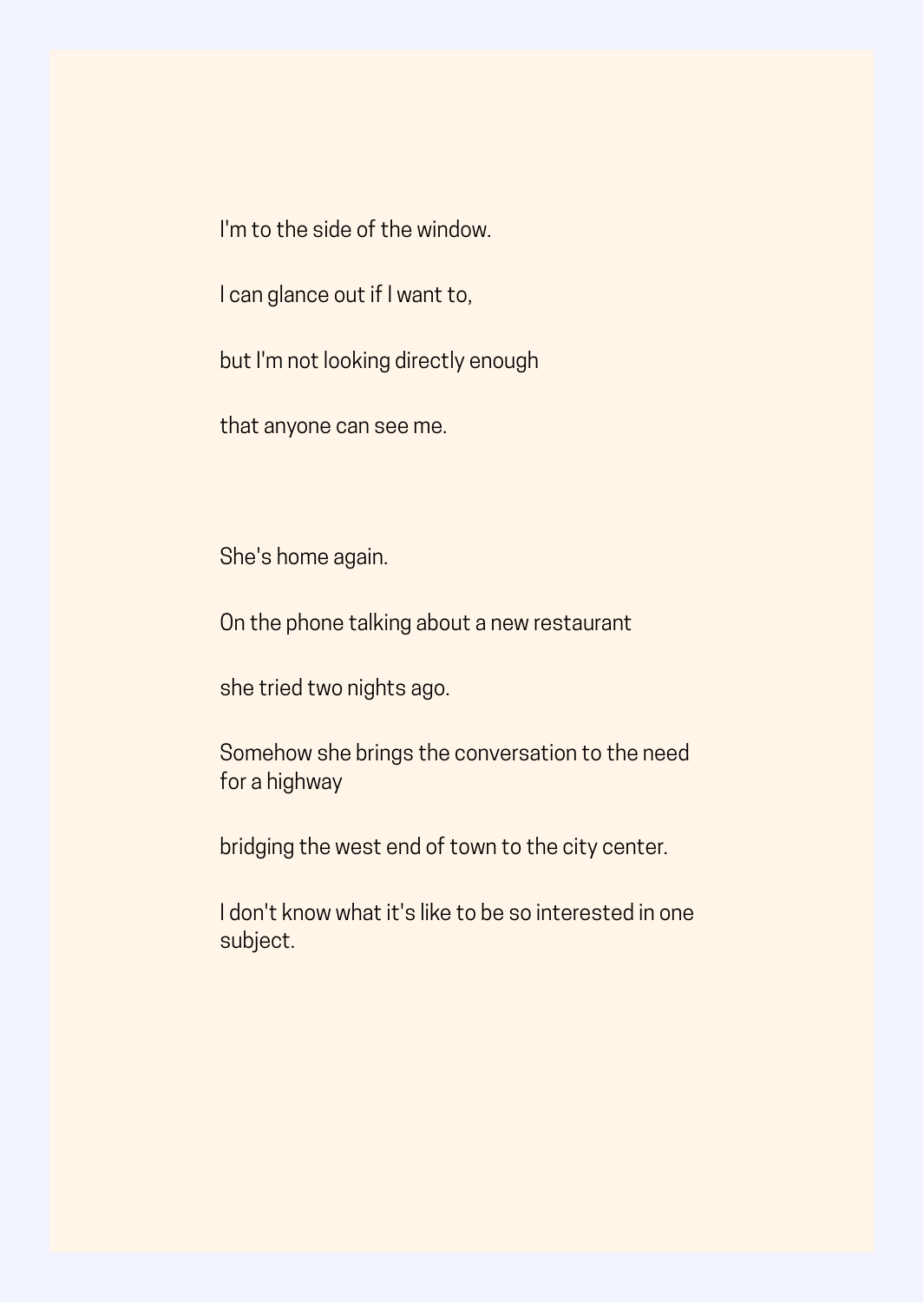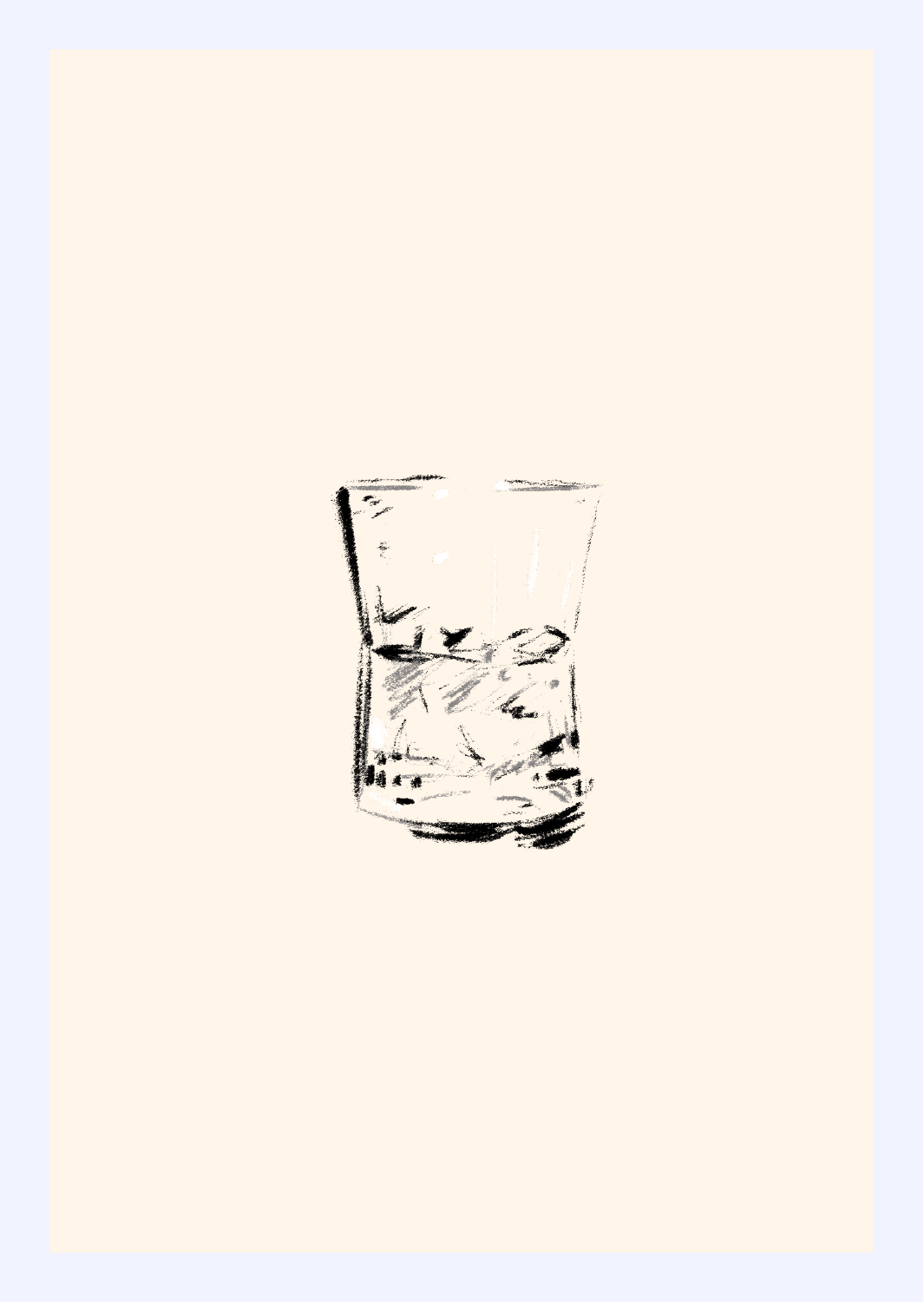**\*\*\*\***

*I didn't see him again.*

*I kept going to get coffee,*

*but he's never at the same place.*

*It's not that I thought the story continued,*

*I expect maybe too little in general.*

*I think it would've been nice*

*to just have another familiar face.*

*I think about*

*months ago now.*

*He spent the evening asking me questions,*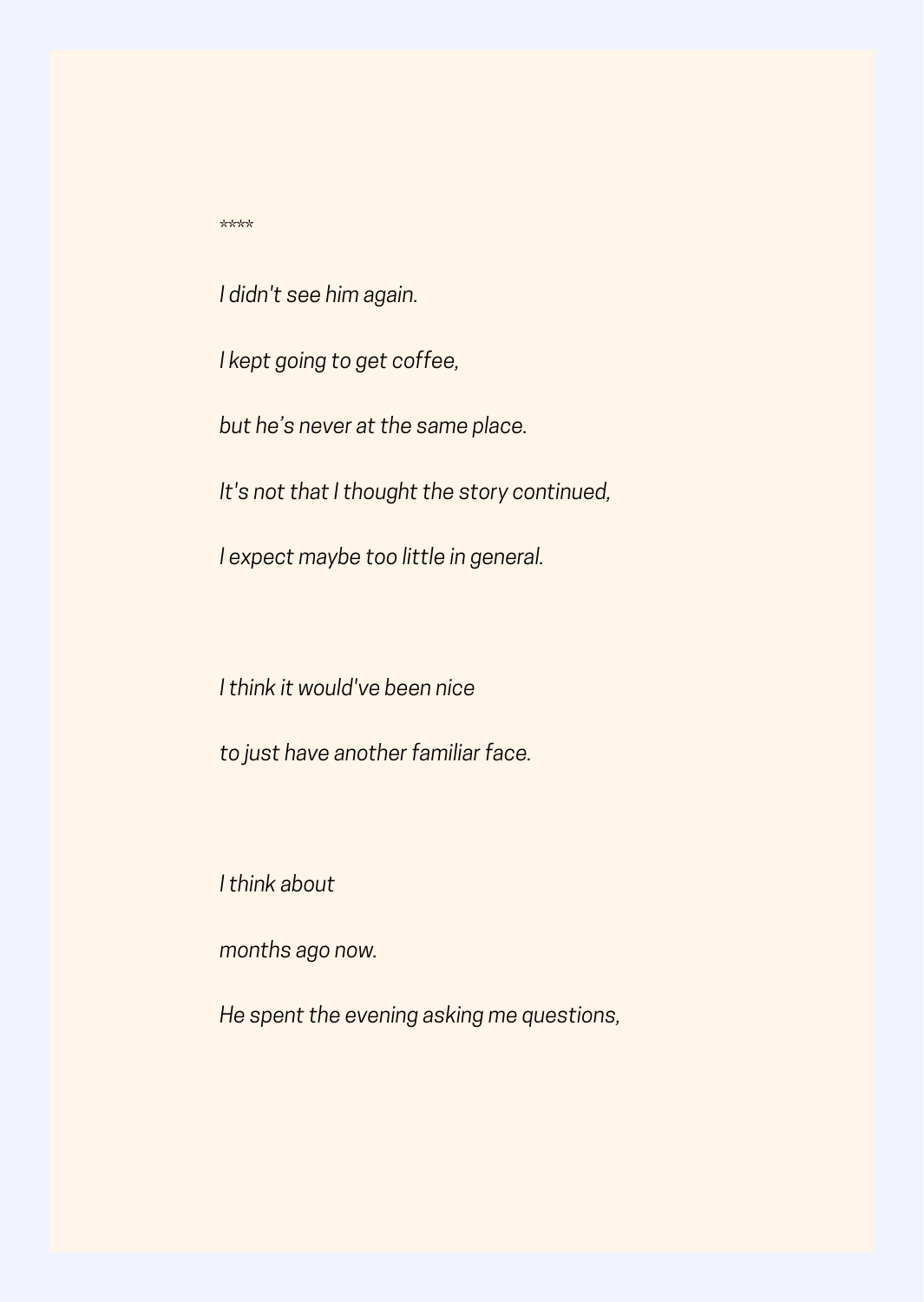*I should ask some of my own.*

*"So you're here for two more months?"*

*"My publisher is paying for me to just write. They gave me a book deal, but I didn't have time to actually write it."*

*"And this is the same publisher you work for?"*

*"Normally looking at other people's writings, yeah, I didn't know how to go about approach them with my idea, but they've been very supportive."*

*"So, what's it about?"*

*"I don't exactly know yet."*

*"You don't know?"*

*"I think most stories are about the ending, I don't know this one yet."*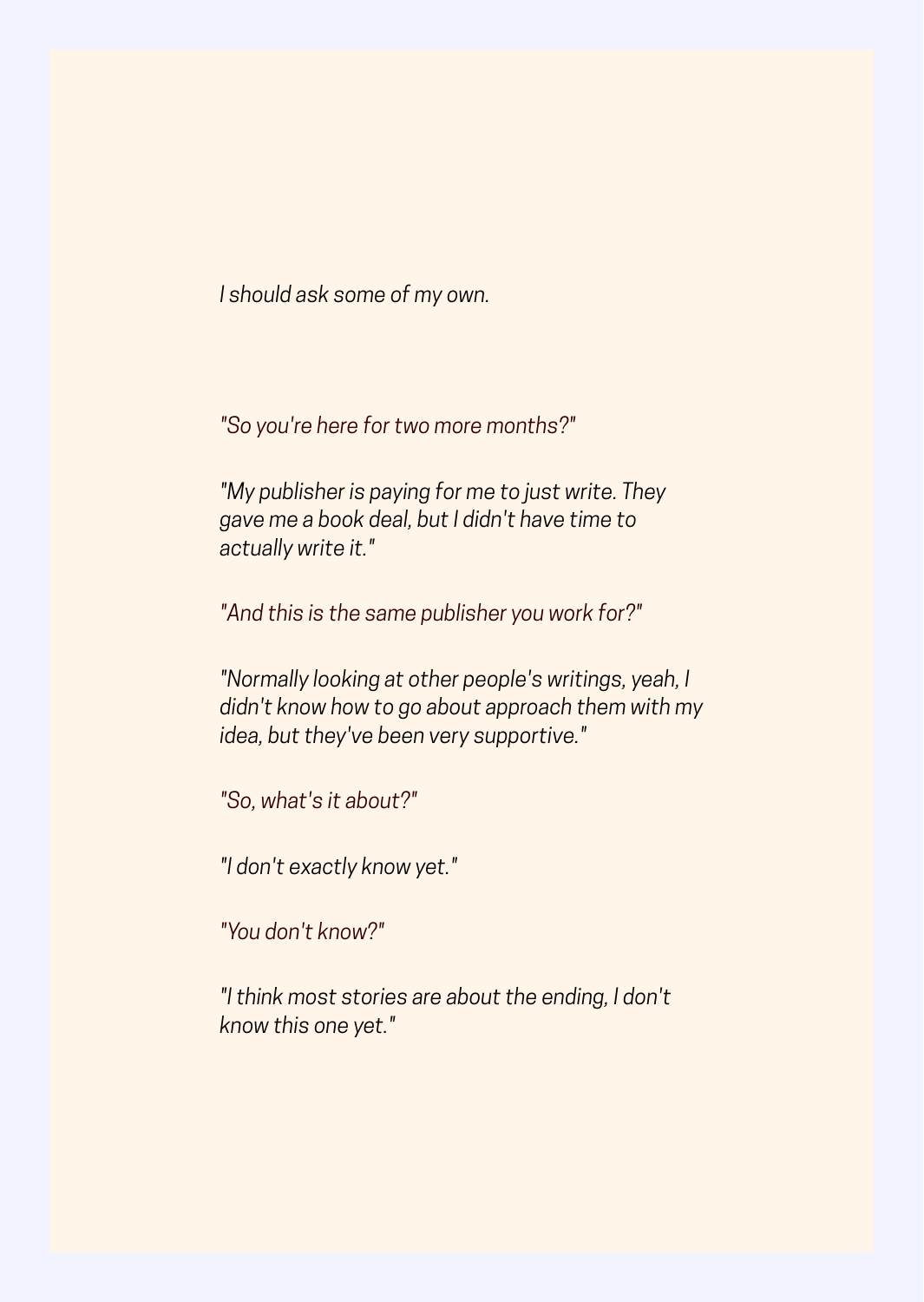*"How'd you sell a book without an ending?"*

*"I told them I've been writing it my whole life."*

*"That's big."*

*"Yeah."*

*"A little interesting. A book without an ending..."*

*"Yeah, maybe I'm just bad at writing."*

*"No. I'd read it."*

**\*\*\*\***

**In twenty minutes**

**the sun will pass back behind the other side of the courtyard,**

**but until then**

**a beam strikes through**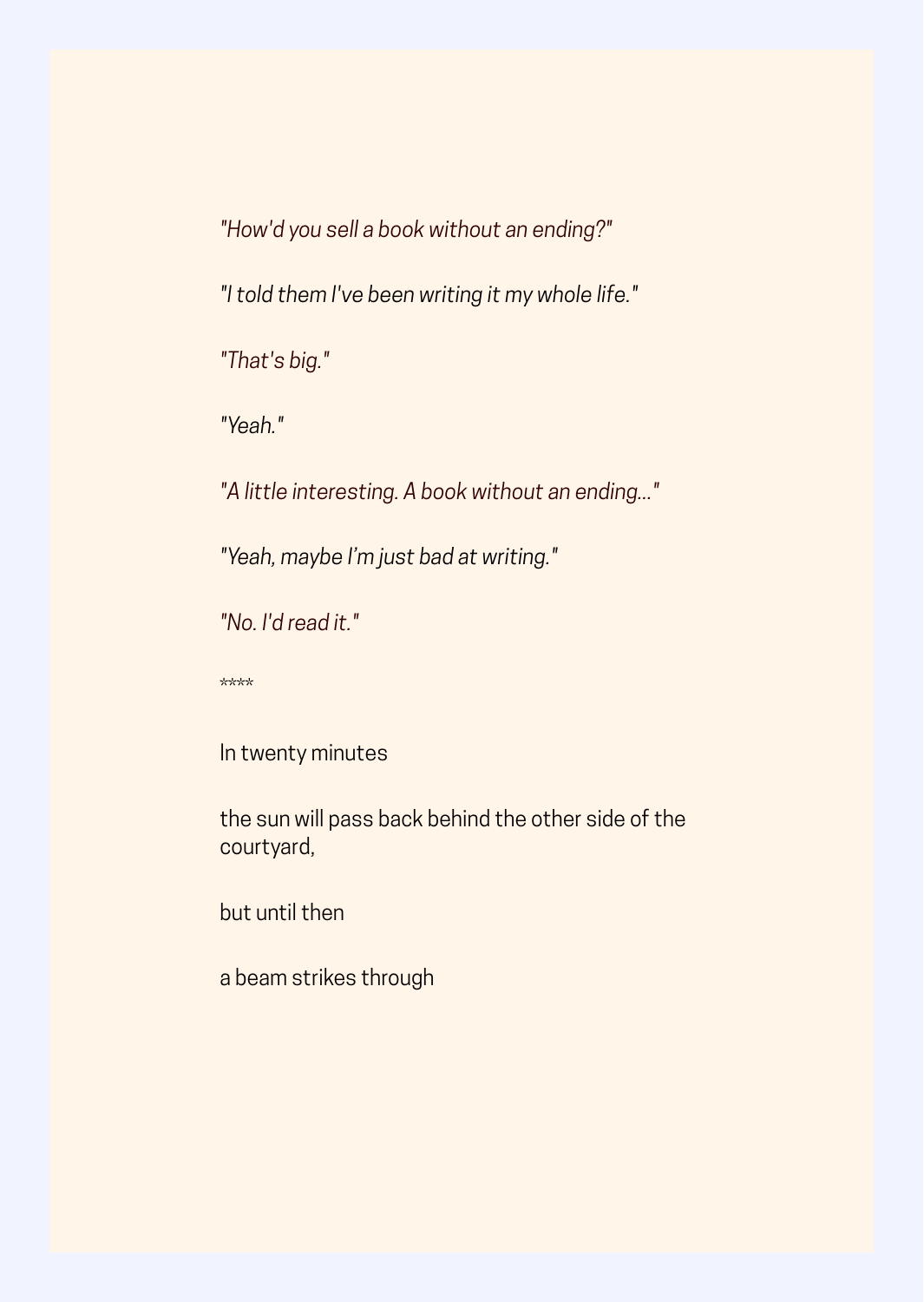**the kitchen and warms everything up.**

**The sun's own giant hand.**

**I can hear everything begin to adjust within the room.**

**The world waking up to touch,**

**preparing to hold more**

**than will ever be asked of it.**

**I wonder who's sat at this table.**

**Who will sit here in the future**

**and I think maybe**

**I'm not the first person to listen for it,**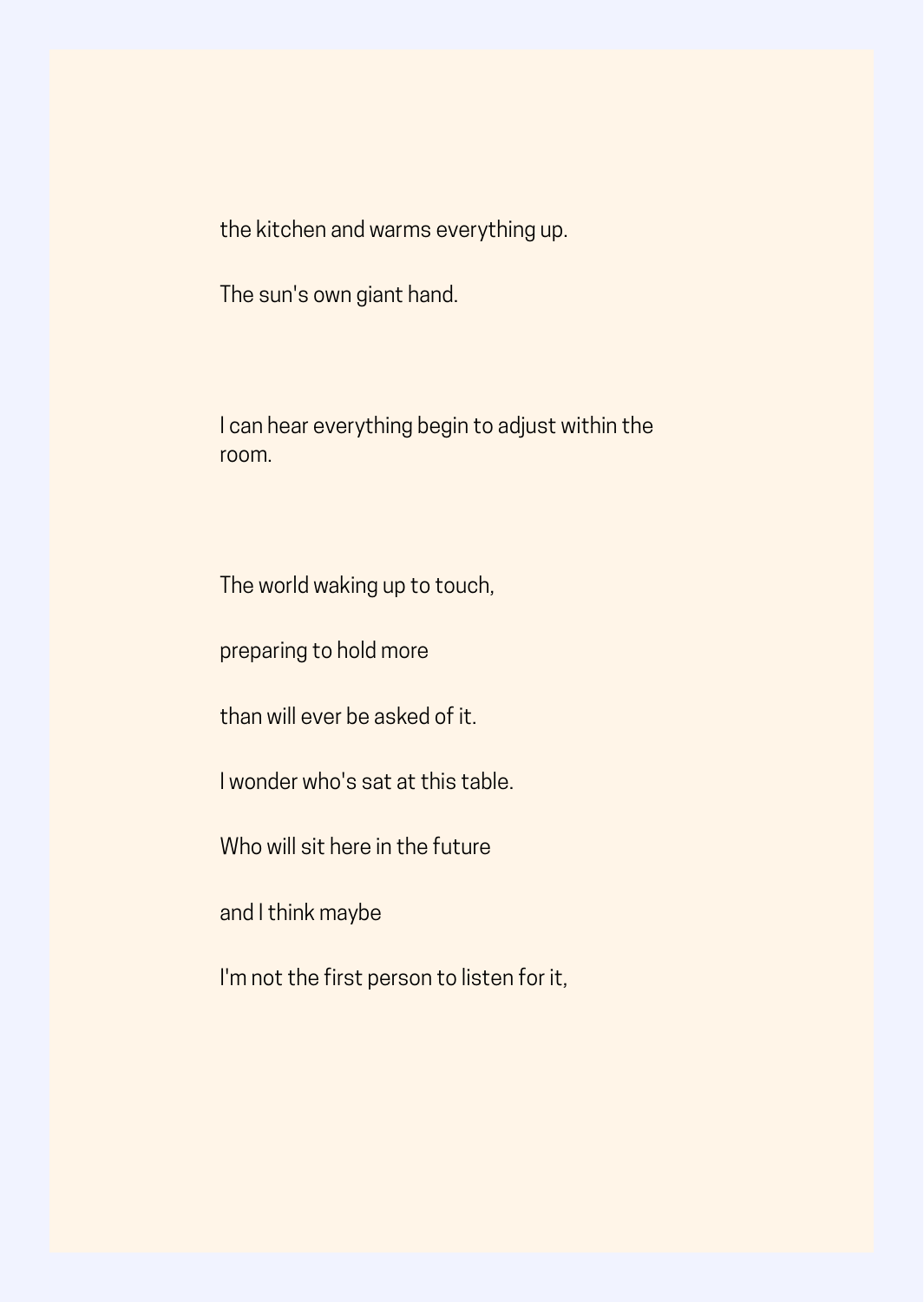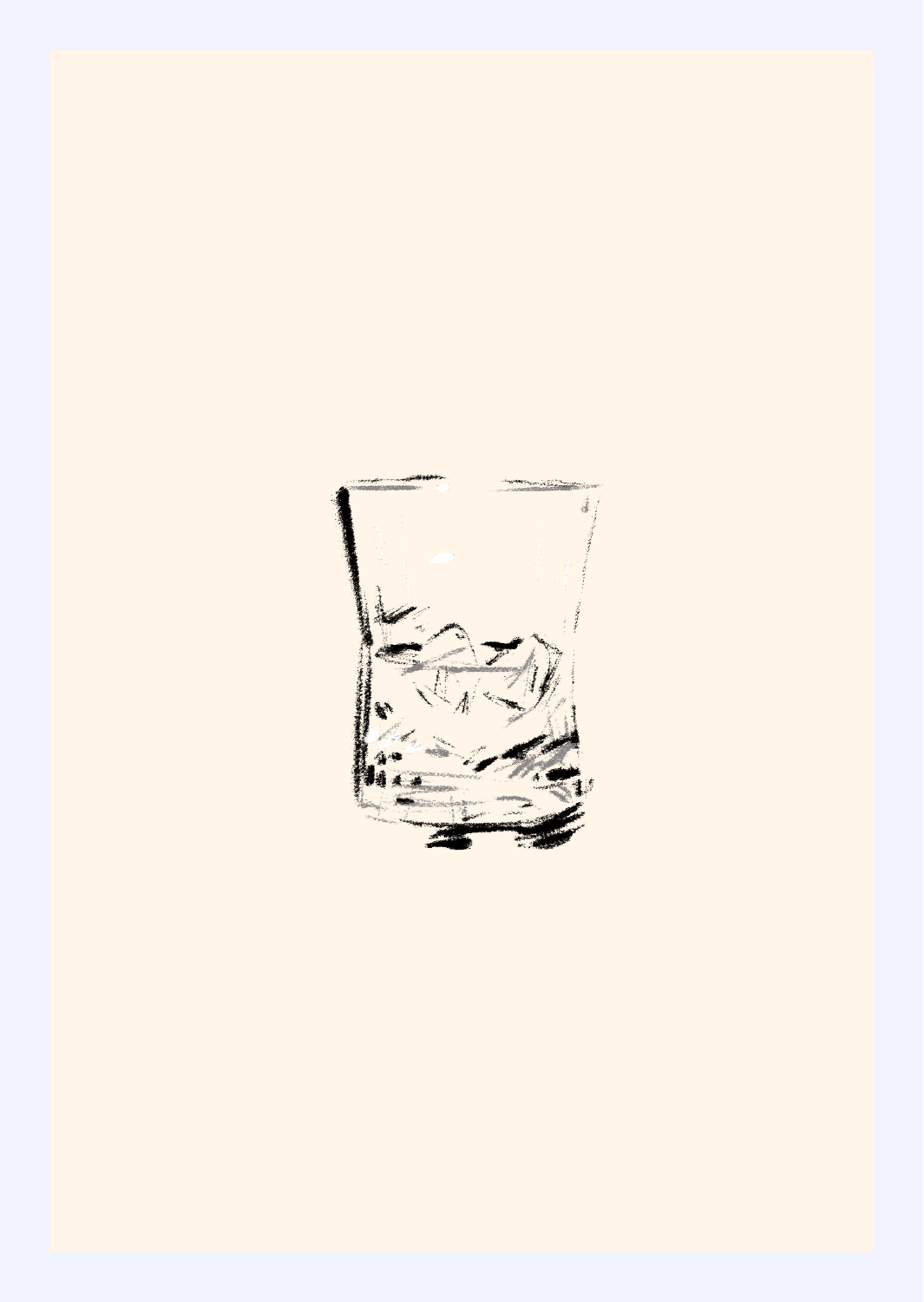**but it feels like maybe**

**I'm the first to hear it.**

**It was once a tree in a forest 53 miles from here.**

**And before that**

**it was just an idea,**

**a blueprint hidden in nature.**

**There's a knock at the door.**

**Knuckle on wood.**

**I walk over to it.**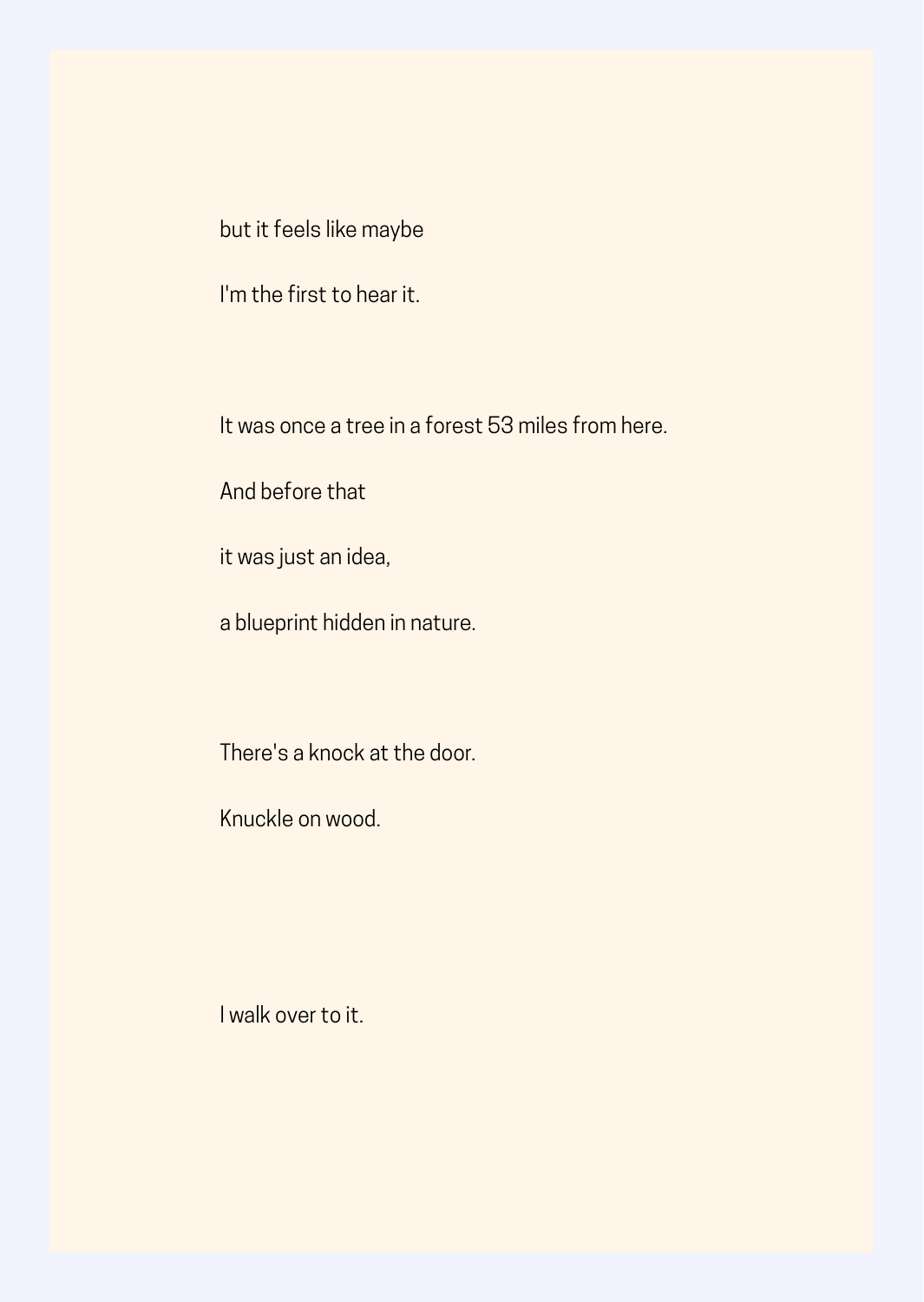**"Hello?"**

**"It's Seymour, from the floor below."**

**I open the door.**

**"My cousin is visiting tonight and it's so sad."**

**"Oh no, wha..."**

**"See I made way too much food. He can eat his share, as can I, but I'm afraid it still won't be enough. And I'd hate to waste it. I was hoping you might be able to lend a hand, or a mouth as it were."**

**He has a charming smile.**

**"That's so kind of you, but I'm afraid I have to decline. I have other plans tonight."**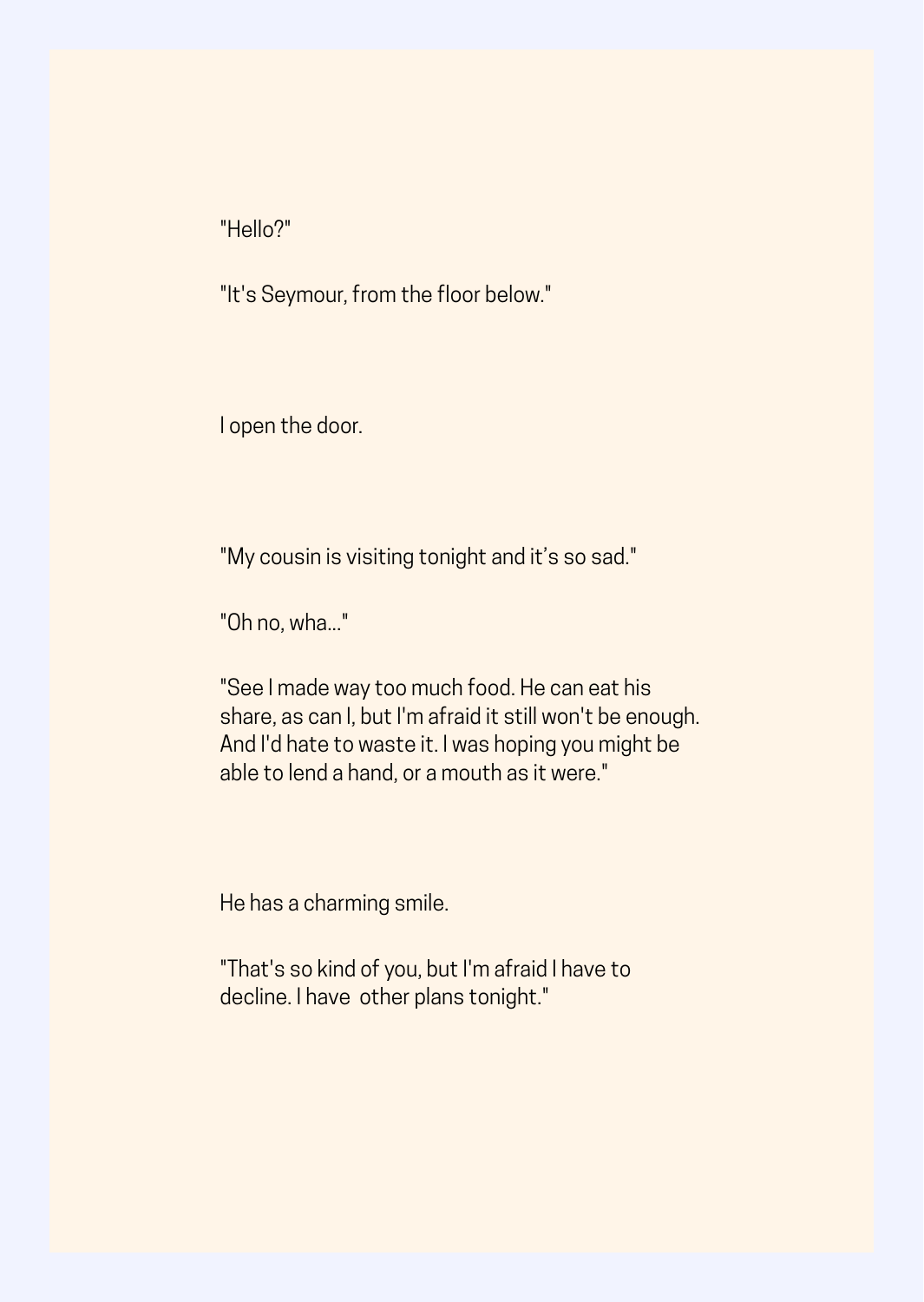**"That's unfortunate,**

**another night then maybe. I'll leave you to your plans."**

**I smile and shut the door.**

**The light has already finished passing through the window,**

**everything has begun to relax.**

**\*\*\*\***

*"Ok, so, what's your earliest memory?"*

*"Hmmm..."*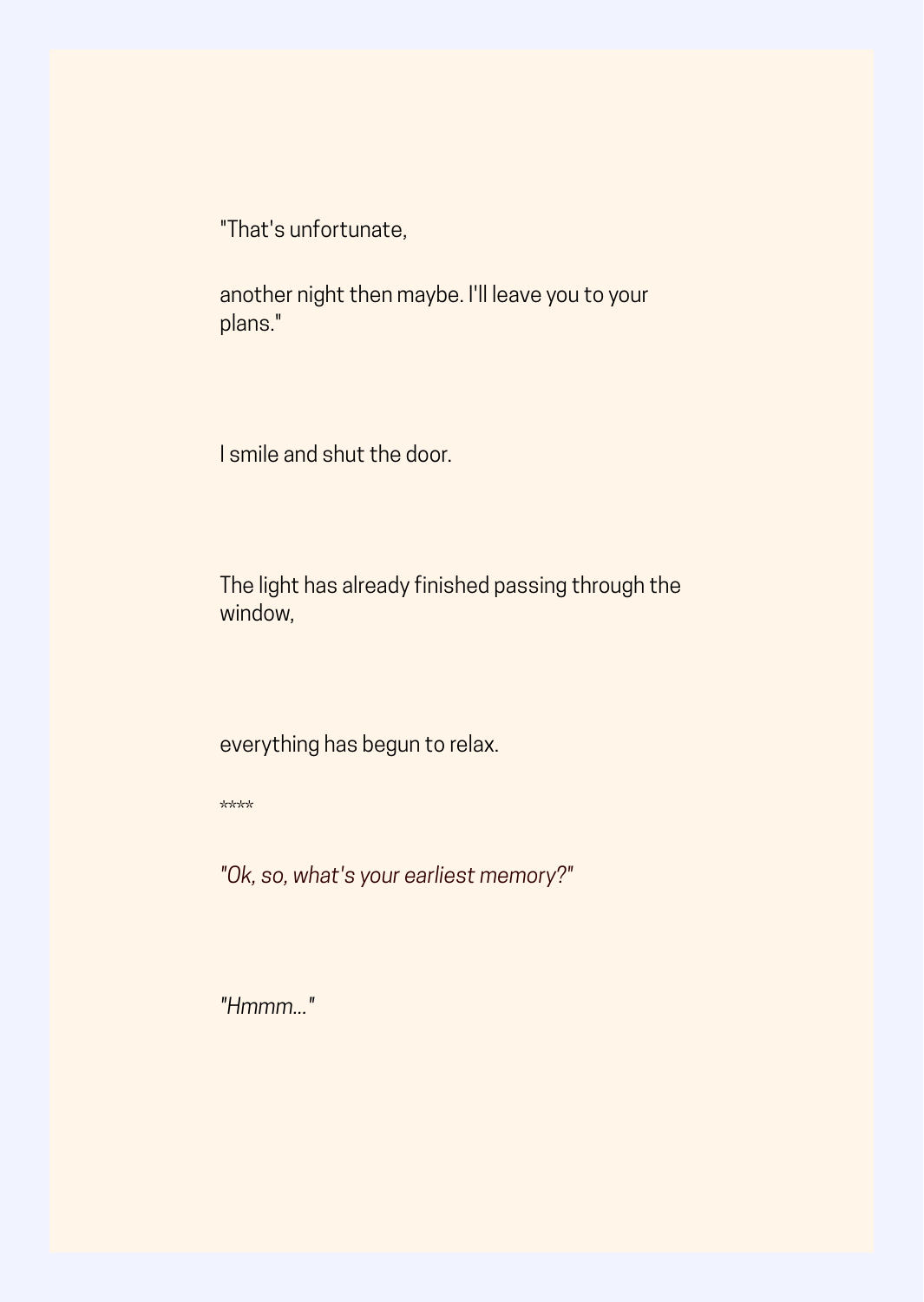*We've left the coffee shop,*

*he told me about another*

*late night spot that I needed to see.*

*I think the previous month of not talking to anyone*

*forced me to say yes automatically.*

*He could've asked if I wanted to just stand*

*in a line to nothing*

*with him*

*and I would've said yes.*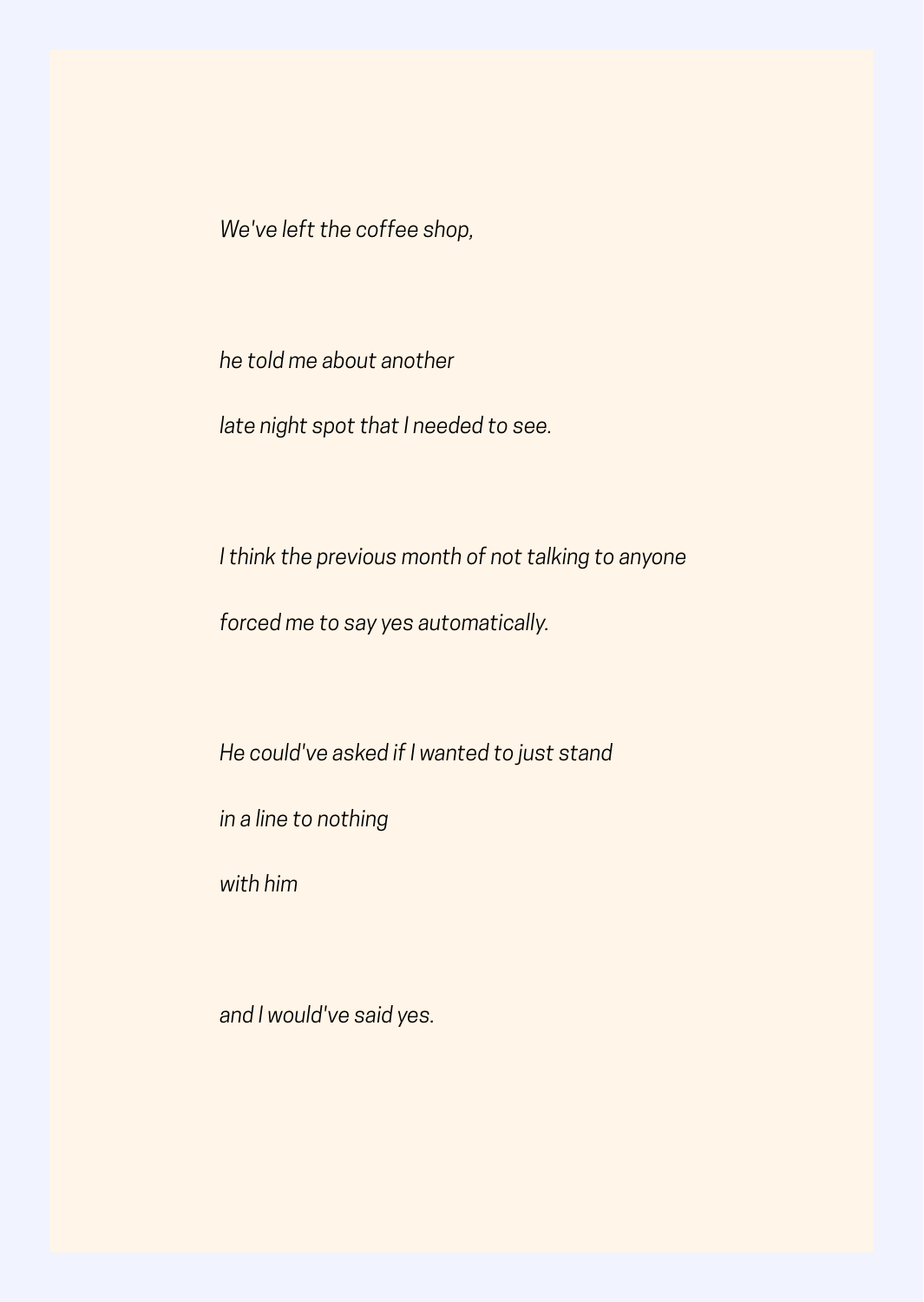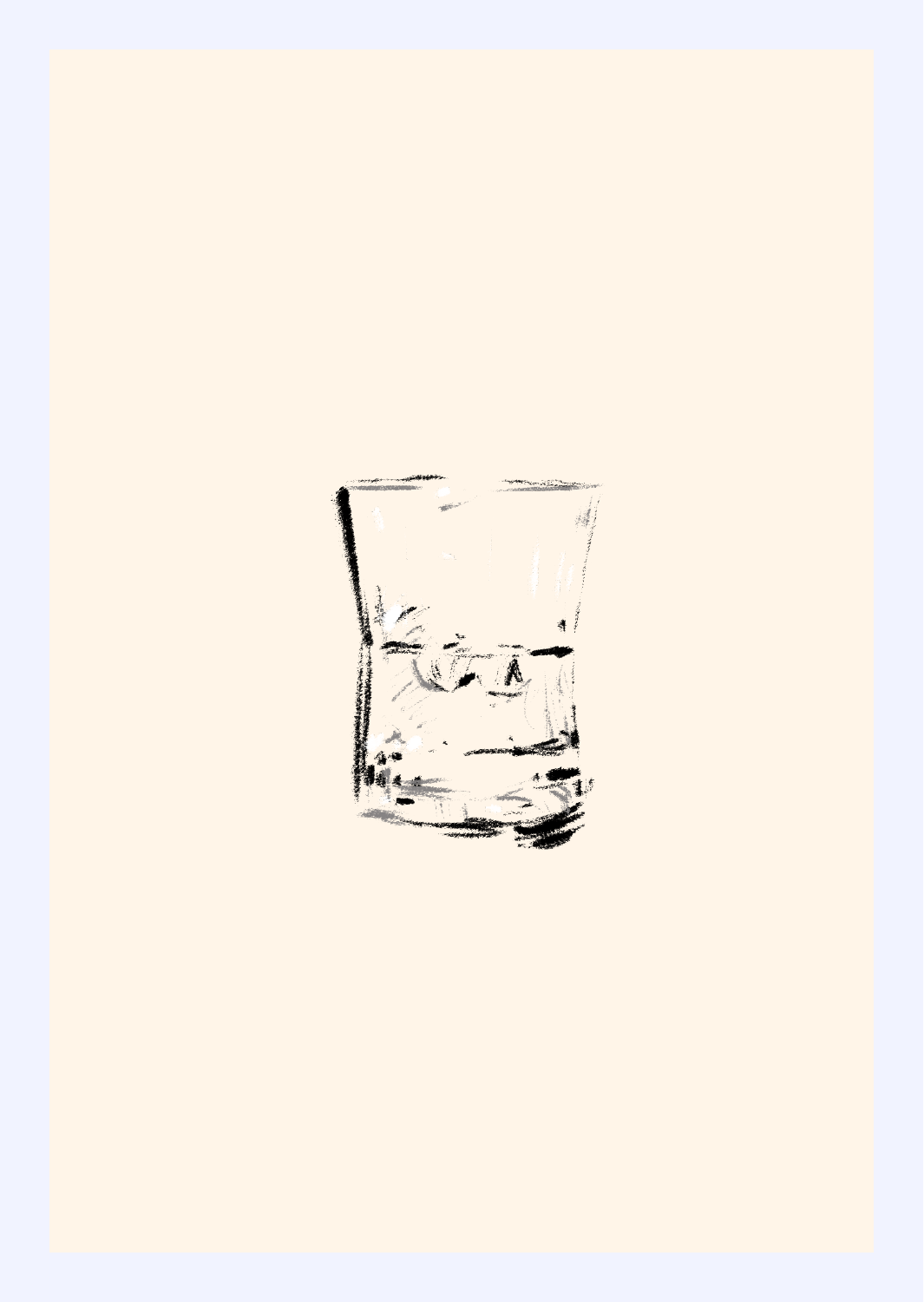*"I guess it would be me standing outside our old house, on the porch,*

*maybe I had let our dog out.*

*I don't remember if we actually had a dog.*

*And I'm looking out at the road watching a dust-up come towards me. There's a twang and I smell copper.*

*That's it."*

*"Detailed.*

*Memory has a strange way of taking a journey. What kid even thinks about the smell of copper?"*

*"Me."*

*"Yeah, I mean sure, I'm talking generally. You were an exceptional kid."*

**\*\*\*\***

**I'm done with the dining room.**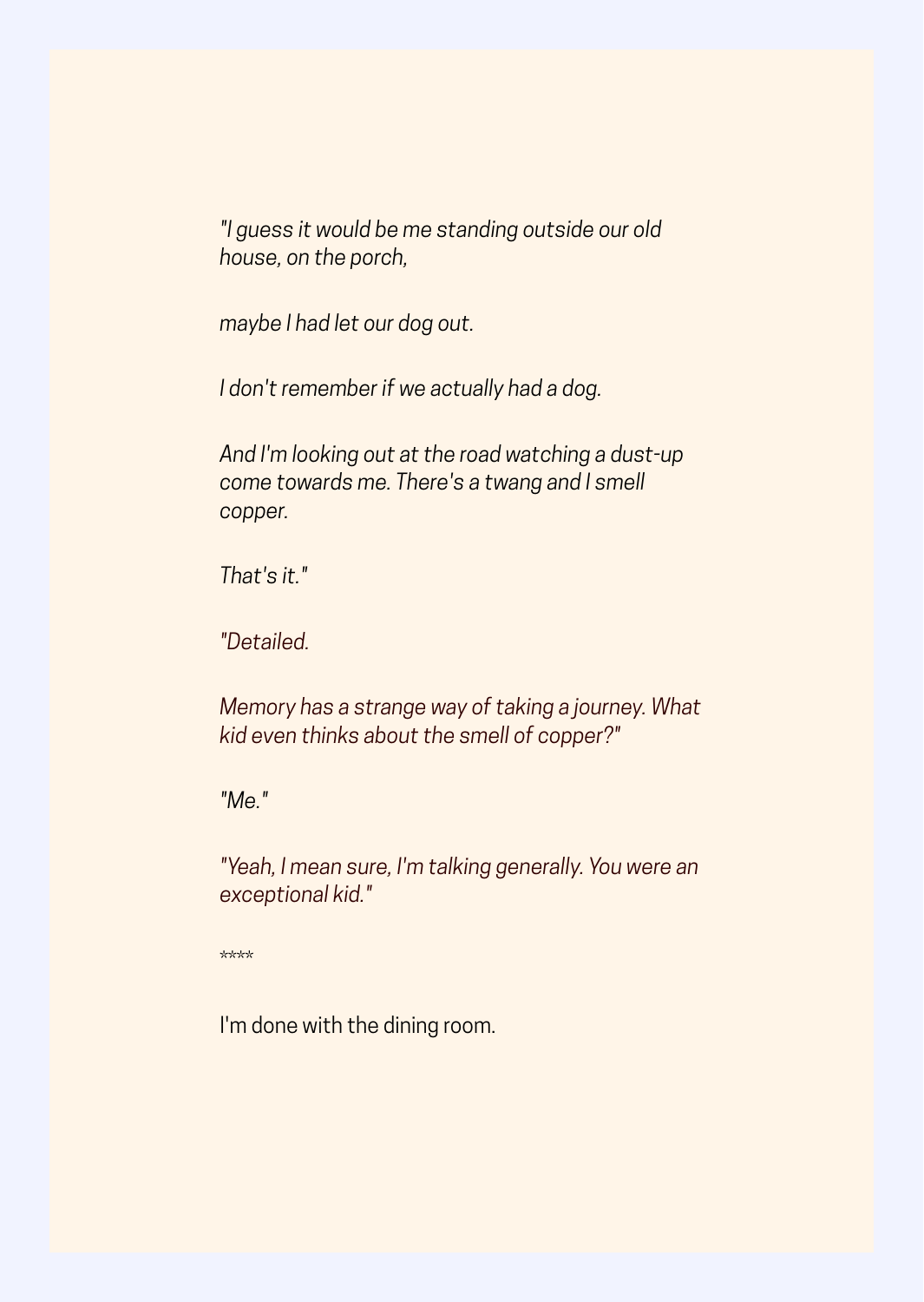**Without anything left to say,**

**I think I'll leave it to settle on it's own.**

**Everything needs that time.**

**The invitation reminds me that I haven't eaten today.**

**I haven't felt an appetite in all afternoon.**

**I don't know if I should be worried.**

**I set myself out into the bedroom.**

**I don't feel like writing yet.**

**We can both settle on our own.**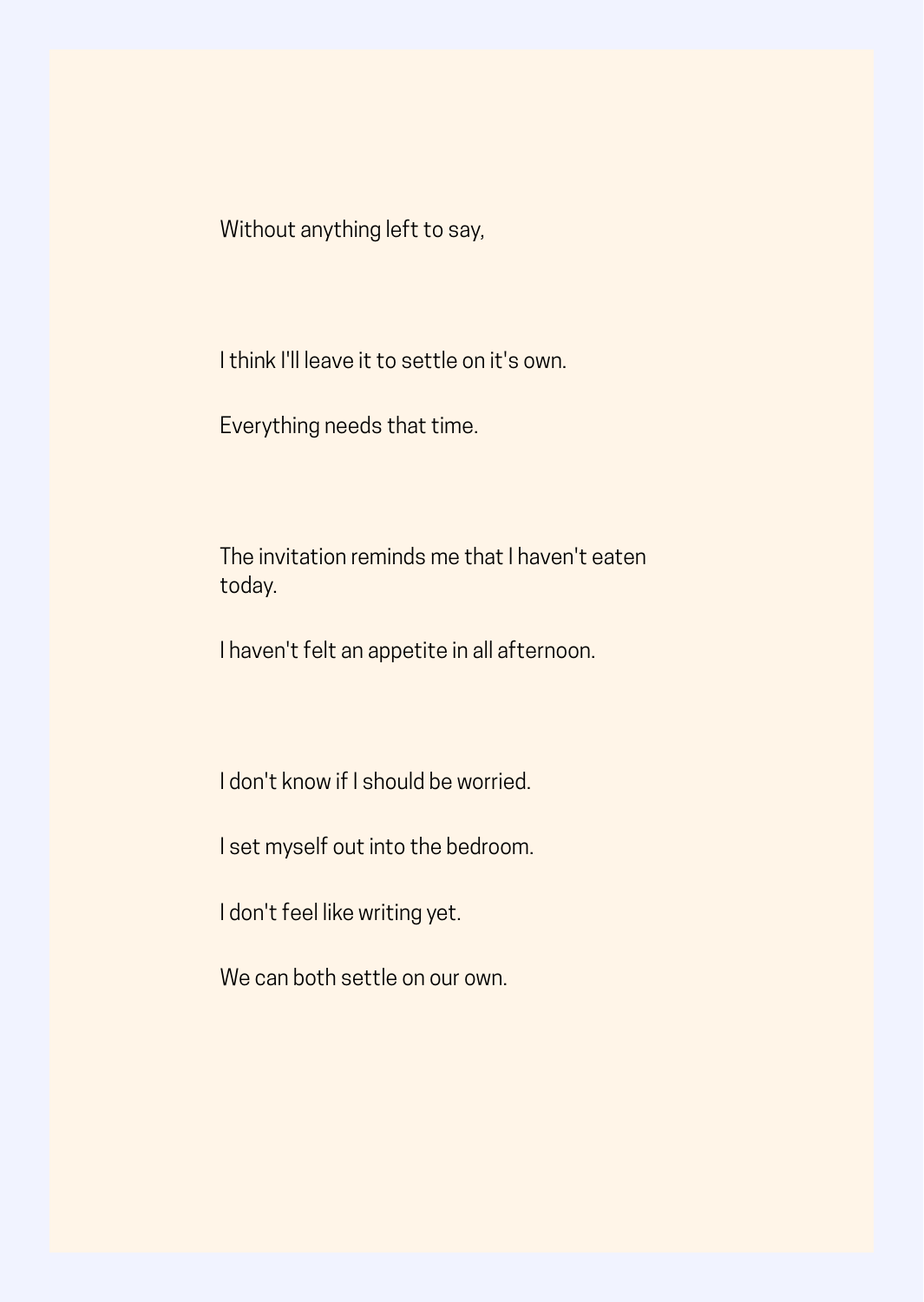**\*\*\*\***

*All the way to the beginning.*

*"Hi, I couldn't help but notice we have the same drink."*

*"You mean coffee?"*

*"Yeah, you know it's rare to find someone with the same taste.*

*I always make it a point to reach out when it happens."*

*"Uh huh..."*

*"So who do I call you?"*

*"Sophie, you?"*

*"How about Low."*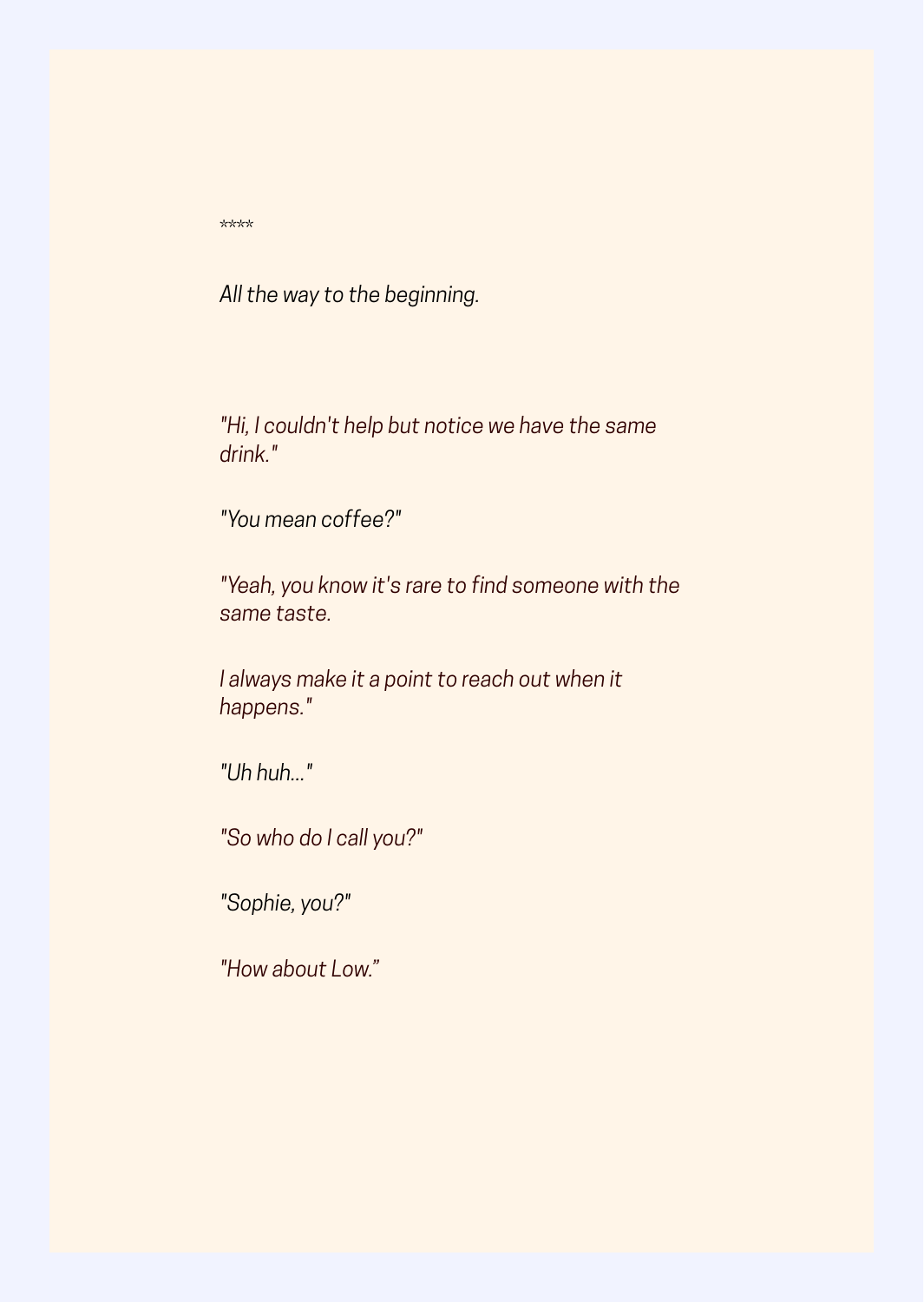